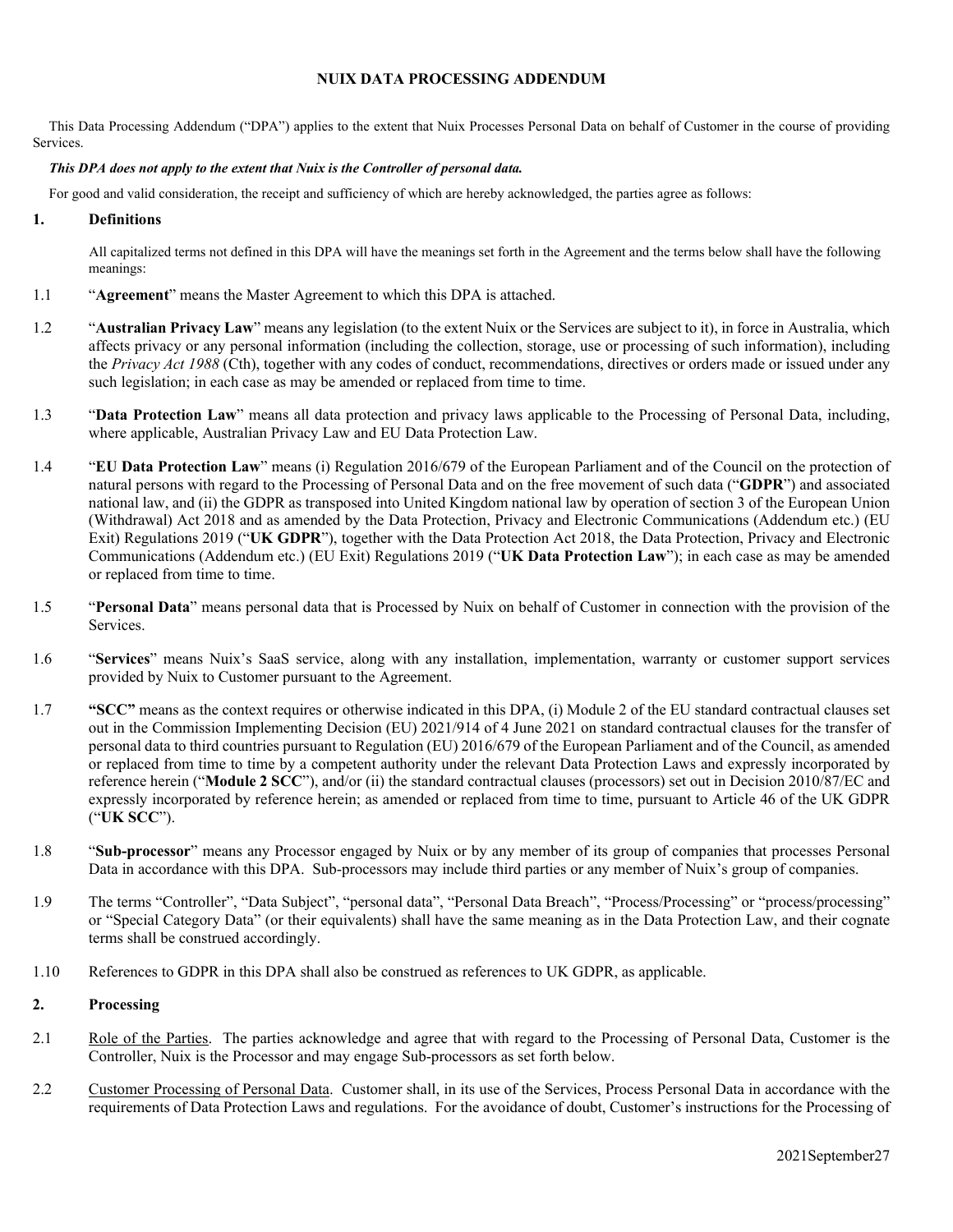Personal Data shall comply with Data Protection Laws and regulations. Customer shall have sole responsibility for the accuracy, quality, and legality of Personal Data and the means by which Customer acquired Personal Data, and for the lawfulness of any Processing of such Personal Data. With regard to Special Category Data, Customer shall Process such data only to the extent "necessary for the establishment, exercise or defence of legal claims" or as otherwise permitted under EU Data Protection Law.

Customer's operation of the Nuix SaaS service shall constitute "instructions" from Customer for the purposes of this DPA.

- 2.3 Nuix Processing of Personal Data. Nuix will treat Personal Data as confidential information, will comply with its Processor obligations under Data Protection Law, and will Process Personal Data solely in accordance with Customer's instructions. Nuix will inform Customer if, in Nuix's opinion, an instruction infringes Data Protection Law; provided however, that Nuix shall not have an obligation to verify the compliance of any instruction received from Customer. Processing any Personal Data outside the scope of the Agreement will require prior written agreement between Nuix and Customer by way of written amendment to the Agreement and may include additional fees payable by Customer to Nuix for carrying out such instructions. Upon notice in writing, Customer may terminate the Agreement if Nuix declines to follow Customer's reasonable instructions that are outside the scope of, or changed from, those given or agreed to in the Agreement, to the extent such instructions are necessary to enable Customer to comply with Data Protection Laws.
- 2.4 Processing Limitations. Without limiting the generality of Section 2.3, Nuix shall not retain, use, or disclose Personal Data (a) for any purpose (including, but not limited to, any commercial purpose) other than to perform the Services for Licensee or (b) outside of the direct business relationship between Licensee and Nuix. Nuix shall not sell, rent, release, disclose, disseminate, make available, transfer or otherwise communicate Personal Data to any third party for monetary or other valuable consideration.
- 2.5 Processing of Personal Data Details. The Processing and where appliable transfer of the Personal Data is described in Annex I to this Exhibit 3.

### **3. Sub-processing**

- 3.1 Use of Sub-processors. Nuix may engage Sub-processors from time to time to provide services on its behalf. Such Sub-processors may include subsidiaries or affiliates of Nuix. Customer hereby consents to engagement of Sub-processors by Nuix to Process Personal Data under the Agreement subject to the terms set out herein.
- 3.2 Obligations. Nuix will enter into an agreement with each Sub-processor that imposes data protection obligations to protect Personal Data at least as stringent as those imposed on Nuix hereunder (to the extent applicable to the services provided by the Sub-processor). If any Sub-processor fails to satisfy its data protection obligations, Nuix shall remain fully liable to Customer for the performance of the Sub-processor's obligations
- 3.3 Current Sub-processors. The identity of Nuix's Sub-processors, along with all details of the infrastructure supporting the Nuix SaaS business, are highly confidential proprietary information of Nuix and will be disclosed to Customer only under adequate obligations of confidentiality. On request, Customer shall be provided either a secure link or other confidential communication setting forth the identity of Nuix's current Sub-processors for the Nuix SaaS business. *By executing this DPA, Customer confirms its acceptance of such Sub-processors.*
- 3.4 New Sub-processors. Nuix shall provide Customer with written notice of the appointment of any new Sub-processor, which notice may be given by a message or alert notified to Customer. Such appointment shall be subject to Customer's approval, which shall not be unreasonably withheld or delayed. Customer shall be deemed to have given such approval unless, within 10 days of receiving notice from Nuix of an addition to its Sub-processors, Customer provides notice of its objection to the new Subprocessor(s). In case of such objection, the Parties shall work together to find a reasonable solution to Customer's concerns for a period of up to 90 days. If, at the end of such 90-day period, a reasonable solution has not been agreed, either party may terminate this DPA, along with the Agreement, upon serving 30-days' written notice to the other party.

# **4. Security Measures**

- 4.1 Security Measures by Customer. Customer shall have sole responsibility for the purposes for which and the manner in which Personal Data is Processed, and how long such Personal Data shall be retained.
- 4.2 Security Measures by Nuix. Taking into account the state of the art, the costs of implementation and the nature, scope, context and purposes of Processing as well as the risk of varying likelihood and severity for the rights and freedoms of natural persons, Nuix has implemented in relation to Personal Data appropriate technical and organizational measures to ensure a level of security appropriate to that risk, including, as appropriate, the measures referred to in Article 32(1) of the GDPR, as more fully described in **Exhibit 2-A** with respect to Discover SaaS ("Nuix Security Provisions") . The Nuix Security Provisions are subject to technical progress and development. Nuix may update or modify the Nuix Security Provisions from time to time provided that such updates and modifications do not result in the degradation of the overall security of the Services.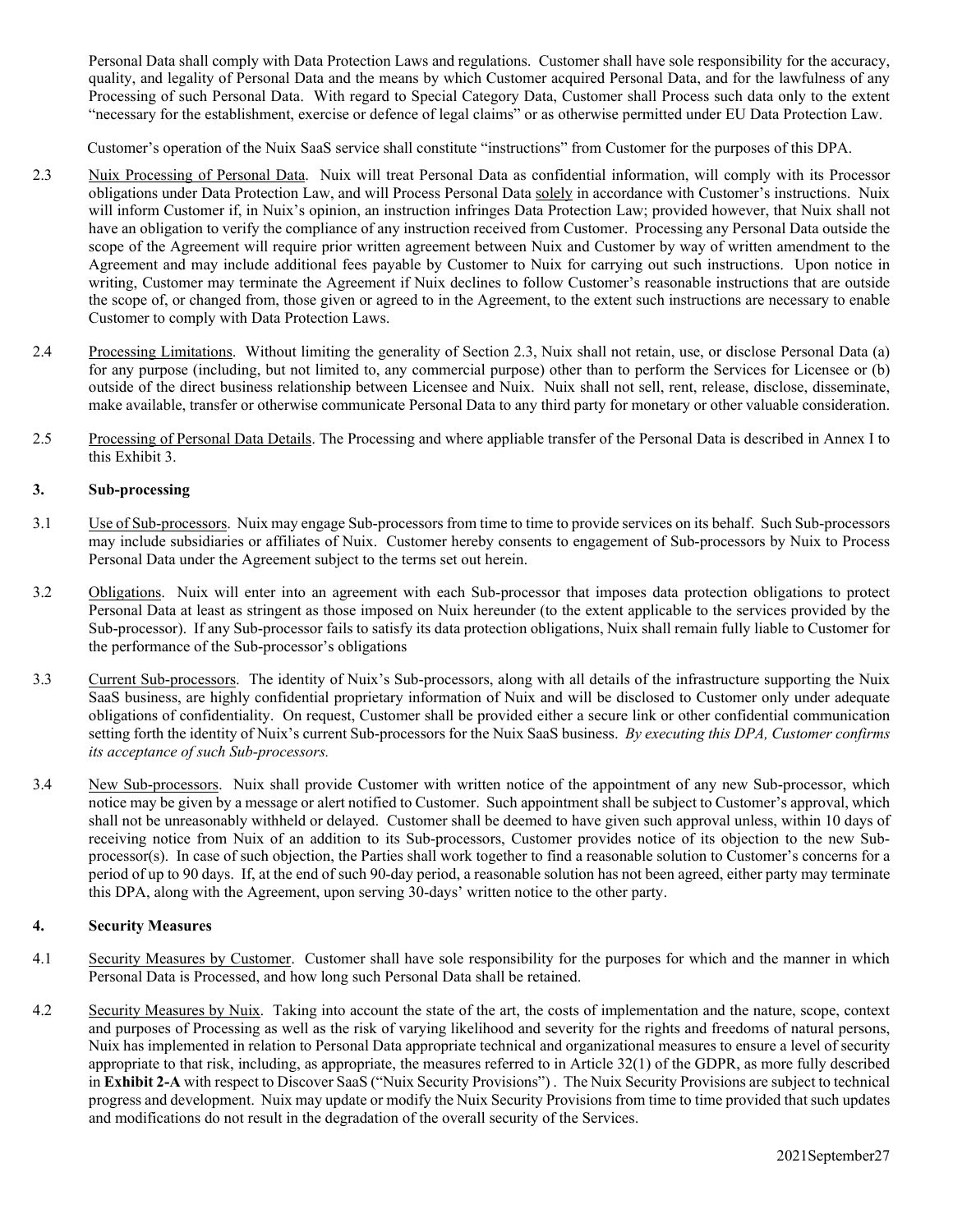4.3 Nuix Personnel. Nuix shall take reasonable steps to ensure the reliability of any employee, agent or contractor of Nuix or its relevant Affiliate who may have access to, or need to know, Personal Data, ensuring in each case that access is limited to that strictly necessary for the purposes of the Agreement, and to comply with Applicable Laws in the context of that individual's duties to Nuix, ensuring that all such individuals are subject to confidentiality undertakings or professional or statutory obligations of confidentiality.

### **5. Personal Data Breach Response**

- 5.1 Notification. Upon becoming aware of a Personal Data Breach that affects Personal Data, Nuix will notify Customer without undue delay and will provide information relating to such Breach as reasonably requested by Customer. Nuix will use reasonable endeavors to assist Customer in mitigating, where possible, the adverse effects of any Personal Data Breach that affects Personal Data, at Customer's expense. Within the timeframes required for Customer to meet its notification obligations under applicable Data Protection Laws, Customer agrees to coordinate with Nuix in good faith on the content of Customer's intended public statements or required notices for the affected Data Subjects and/or notices to the relevant data protection authorities regarding such Breach.
- 5.2 Contact Information and DPO. Customer shall provide Nuix with contact information for a single point-of-contact for use in the case of notification of a Personal Data Breach that affects Personal Data and shall maintain the currency of such information. Customer shall also inform Nuix if it has a Data Protection Officer, and shall provide contact information for such person, and shall maintain the currency of such information.

Customer's current single point-of-contact Name: Email: Mobile telephone:

Customer's DPO (if appointed) Name: Email: Mobile telephone:

#### **6. Audit Reports**

6.1 Nuix audits its compliance against data protection and information security standards on a regular basis. Such audits are conducted by Nuix's internal audit team or by third party auditors engaged by Nuix. The specific audits, and the data protection and information security certifications Nuix has achieved, will necessarily vary depending upon the nature of the Services in question. Upon Customer's written request, and subject to obligations of confidentiality, Nuix will make available to Customer a summary of its most recent relevant audit report, and/or other documentation reasonably required by Customer which Nuix makes generally available to its customers, so that Customer can verify Nuix's compliance with the Data Protection Laws. To the extent such audit reports are deemed by Customer to not be reasonably sufficient to address any concern regarding Nuix's compliance with the Data Protection Laws, Nuix shall provide any additional information necessary to demonstrate such compliance, and allow for and contribute to audits, including inspections, conducted by Customer as Controller, or another auditor appointed by Customer at Customer's expense, provided, however, that except where required by a data protection authority or in the event of a Personal Data Breach that affects Personal Data, such audit or inspection (i) will be preceded by at least 14 (fourteen) days' written notice from Customer to Nuix, (ii) will not be conducted more than once in any 12 (twelve)-month period, (iii) will not result in any breach of confidentiality owed by Nuix to any third party or under applicable law.

# **7. Data Transfers and Exports**

- 7.1 Data Transfers. Nuix may transfer and Process Personal Data to and in other locations around the world where Nuix or its Subprocessors maintain data processing operations as necessary to provide the Services. The terms of this DPA shall be read in conjunction with the SCC and other applicable transfer mechanisms pursuant to this Section 7.
- 7.2 Data Transfers from the EEA and Switzerland. Customer, as data exporter, and Nuix and its relevant Affiliates, each as a data importer, hereby execute, *mutatis mutandis* as the case may be, the SCC, which are expressly incorporated herein by reference and shall apply to the Personal Data and take effect as from the commencement of a transfer of Personal Data by Customer to Nuix or its Affiliates, to the extent such transfer would be prohibited by Data Protection Law in the absence of the SCC, as follows: (i) the Module 2 SCC shall apply to any such transfer that is subject to GDPR, and/or (ii) the UK SCC shall apply to any such transfer that is subject to UK Data Protection Laws. The Annexes to the SCC are attached as Annexes I and II to this DPA, and the Customer recognizes the adequacy of the security measures described therein. Nuix will provide a copy of inter-company agreements including SCC (or previous versions thereof) to Customer upon Customer's written request, subject to redaction as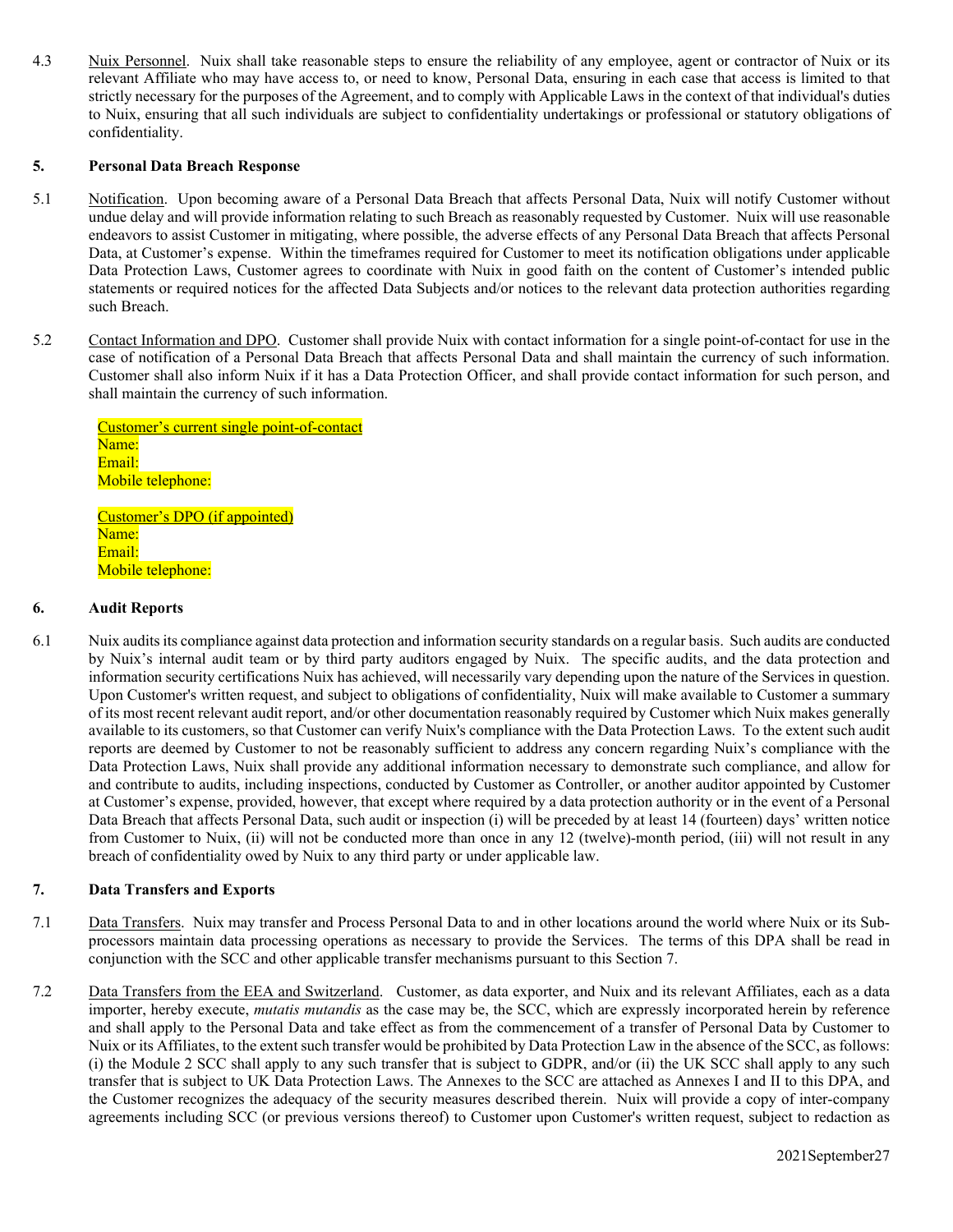may be appropriate. If Nuix adopts Binding Corporate Rules or another alternative data export solution (as recognized under EU Data Protection Law), then the relevant SCC will cease to apply with effect from the date that Nuix implements such new data export solution.

- 7.3 The parties agree that with respect to the Module 2 SCC:
	- a) Clause 7 *Docking* clause shall apply;
	- b) In Clause 9 *Use of subprocessors*, "Option 2" shall apply and the "time period" shall be for the duration of the provision of contracted services;
	- c) In Clause 11(a) *Redress,* the optional language shall not apply;
	- d) In Clause 13(a) *Supervision,* the following shall be inserted: The supervisory authority of one of the Member States in which the data subjects whose personal data is transferred under these Clauses in relation to the offering of goods or services to them, or whose behaviour is monitored, are located, as indicated in Annex I.C, shall act as competent supervisory authority.
	- e) In Clause 17 *Governing law,* "Option 1" shall apply, and the "Member State" shall be Ireland;
	- f) In Clause 18 *Choice of forum and jurisdiction*, the Member State shall be Ireland;
	- g) Annex I shall be deemed populated with the relevant sections of Annex I to this DPA; and
	- h) Annex II shall be deemed populated with the relevant sections of Annex II to this DPA,
- 7.4 The parties agree that with respect to the UK SCC:
	- a) Appendix 1 shall be deemed populated with the relevant sections of Annex I to this DPA and the processing operations are deemed to be those described in the Agreement; and
	- b) Appendix 2 shall be deemed populated with the relevant sections of Annex II to this DPA.
- 7.5 If at any time the UK Government approves the Module 2 SCC for use under UK Data Protection Laws, the provisions of Section 7.3 shall apply in place of Section 7.4 respect of transfers subject to UK Data Protection Law, subject to any modifications to the Module 2 SCC required by the UK Data Protection Laws (and subject to the governing law of the Controller to Processor SCCs being English law and the supervisory authority being the Information Commissioner's Office).

#### **8. Deletion of Personal Data**

8.1 Following expiration or termination of the Agreement, and at any time during the term of the Agreement upon written request, Nuix will delete or return to Customer any Personal Data in Nuix's possession, except to the extent Nuix is required by applicable law to retain some or all of the Personal Data (in which case Nuix will archive the data and implement reasonable measures to prevent the Personal Data from any further Processing).

## **9. Cooperation**

- 9.1 Data Protection Requests. If Nuix receives any requests from individuals or applicable data protection authorities relating to the Processing of Personal Data, including requests from individuals seeking to exercise their rights under the Data Protection Law, Nuix will promptly redirect the request to the Customer. Nuix will not respond to such communication directly without Customer's prior written authorization, unless legally compelled to do so. If Nuix is required to respond to such a request, Nuix will promptly notify Customer and provide Customer with a copy of the request, unless legally prohibited from doing so.
- 9.2 Customer Requests. Nuix will reasonably cooperate with Customer, at Customer's expense, to permit Customer to respond to any requests from individuals or applicable data protection authorities relating to the Processing of Personal Data to the extent that Customer is unable to access the relevant Personal Data in their use of the Services.
- 9.3 DPIAs and Prior Consultations. To the extent required by Data Protection Law, Nuix will, upon reasonable notice and at Customer's expense, provide reasonably requested information regarding the Services to enable Customer to carry out data protection impact assessments and/or prior consultations with data protection authorities.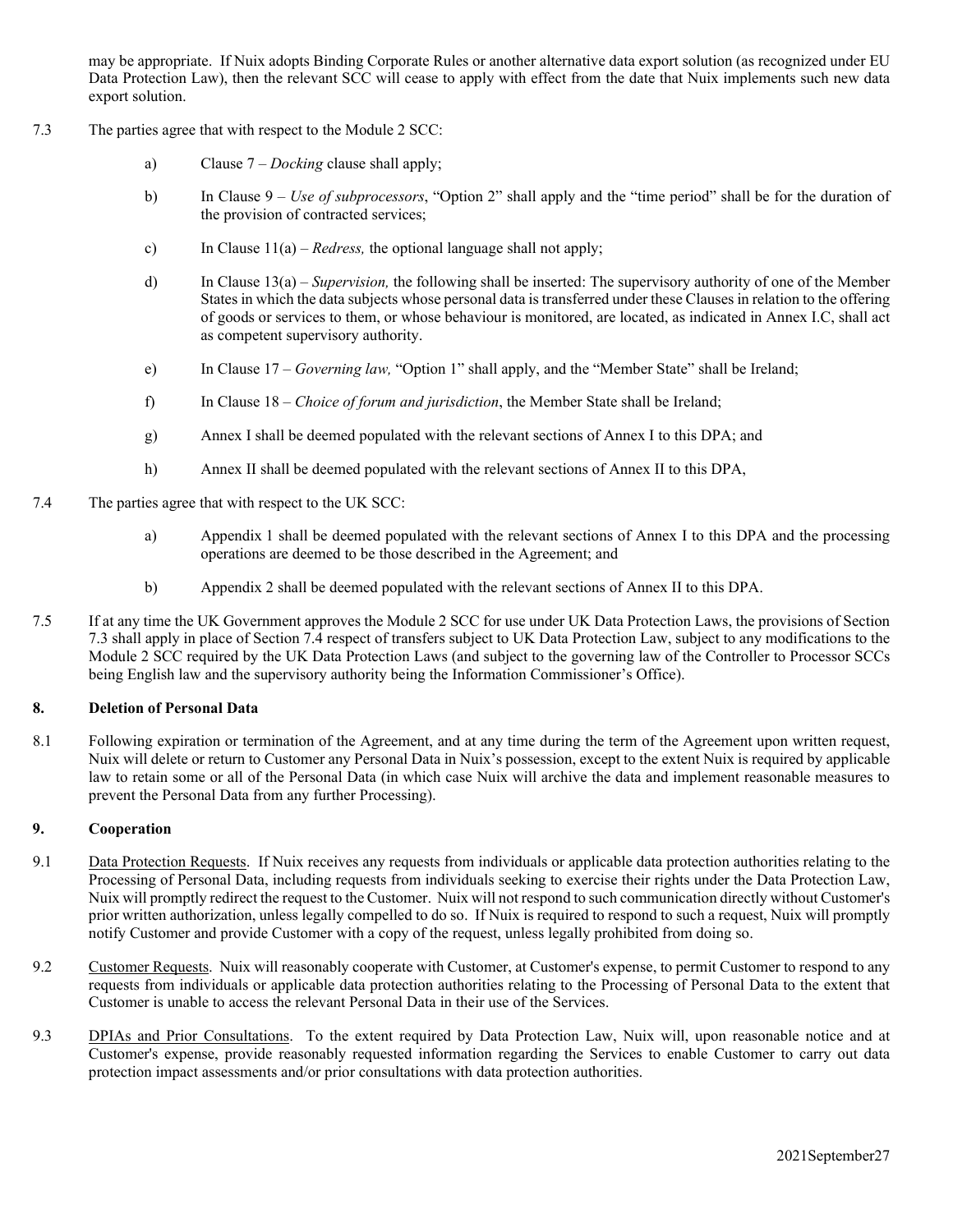# **10. Australian Privacy Law**

10.1 Nuix acknowledges that it is bound by the Australian Privacy Law.

# **11. Liability, Indemnification and Relationship with the Agreement**

- 11.1 Each of Nuix and Customer shall bear full responsibility for any fines or penalties imposed on it by a data protection authority regarding the activities governed by this DPA, and shall have no right to seek contribution to, or indemnification from, the other party with respect to any such fines or penalties.
- 11.2 Each of Nuix and Customer shall have the right to seek damages from the other party with regard to any material breach by the other party of its obligations under this DPA provided that:
	- such damages have been finally determined in an arbitration award, or in the final judgment of a court of competent jurisdiction;
	- no indemnification obligation for such damages shall apply;
	- neither party shall have any liability with respect to incidental, indirect or consequential damages, including any and all third-party claims; and
	- the aggregated liability of either Nuix or Customer for such damages shall be limited to the amount of payments made by Customer to Nuix during the rolling 12 (twelve)-month period preceding the incident giving rise to the claim.
- 11.3 This DPA acts as an amendment to the Agreement, and any provisions of the Agreement that conflict with or are inconsistent with Agreement shall not apply to the activities governed by this DPA. With regard to activities under the Agreement that are not governed by this DPA, the Agreement shall remain in full force and effect.

# **12. Certification**

12.1 By executing this DPA, Nuix certifies that it understands the restrictions on its Processing of Personal Data set forth herein, including but limited to the restrictions set forth in Section 2.4 above, and agrees that it will comply with them.

IN WITNESS WHEREOF, Nuix and Customer have caused this Agreement to be executed by their duly authorized representatives identified below.

| <b>NUIX</b>                                                                                                                                                                                                                                                                                                                                                                                                   | <b>CUSTOMER</b>     |
|---------------------------------------------------------------------------------------------------------------------------------------------------------------------------------------------------------------------------------------------------------------------------------------------------------------------------------------------------------------------------------------------------------------|---------------------|
| By: $\qquad \qquad$                                                                                                                                                                                                                                                                                                                                                                                           | By: $\qquad \qquad$ |
|                                                                                                                                                                                                                                                                                                                                                                                                               |                     |
|                                                                                                                                                                                                                                                                                                                                                                                                               |                     |
| Date: $\frac{1}{\sqrt{1-\frac{1}{2}}\sqrt{1-\frac{1}{2}}\sqrt{1-\frac{1}{2}}\sqrt{1-\frac{1}{2}}\sqrt{1-\frac{1}{2}}\sqrt{1-\frac{1}{2}}\sqrt{1-\frac{1}{2}}\sqrt{1-\frac{1}{2}}\sqrt{1-\frac{1}{2}}\sqrt{1-\frac{1}{2}}\sqrt{1-\frac{1}{2}}\sqrt{1-\frac{1}{2}}\sqrt{1-\frac{1}{2}}\sqrt{1-\frac{1}{2}}\sqrt{1-\frac{1}{2}}\sqrt{1-\frac{1}{2}}\sqrt{1-\frac{1}{2}}\sqrt{1-\frac{1}{2}}\sqrt{1-\frac{1}{2}}$ | Date:               |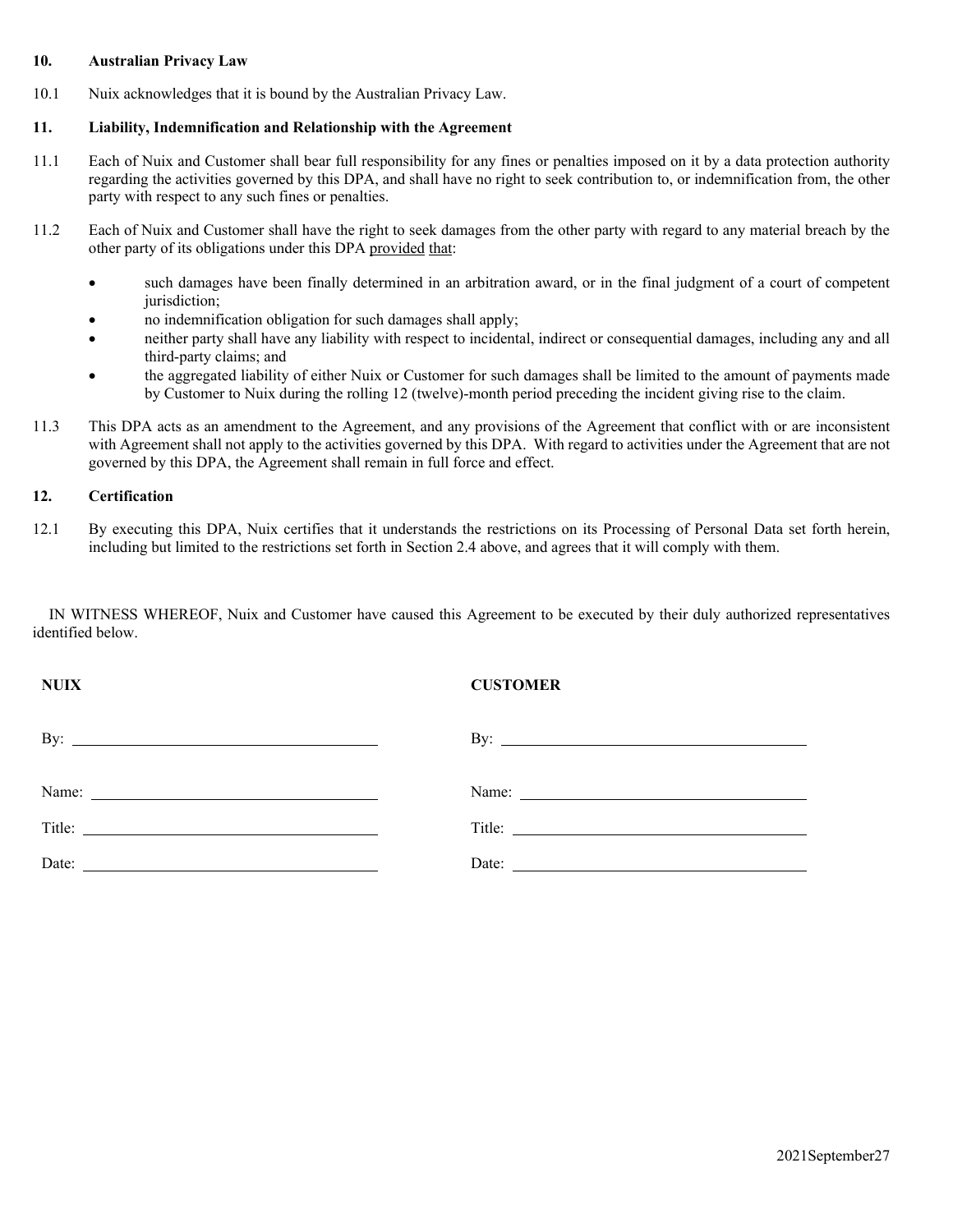### **ANNEX I – DESCRIPTION OF THE PROCESSING**

#### **A. LIST OF PARTIES**

#### **Data exporter(s):**

Name: [Nuix Customer]

Address: ...

Contact person's name, position and contact details: ...

Activities relevant to the data transferred under these Clauses: ...

Signature and date: ...

Role (controller/processor): Controller

### **Data importer(s):**

Name and Address: Nuix as defined in the Master Agreement

Contact person's name, position and contact details: Brian Krupczak, General Counsel, brian.krupczak@nuix.com

Activities relevant to the data transferred under these Clauses: ...

Signature and date: ...

Role (controller/processor): Processor

# **B. DESCRIPTION OF TRANSFER**

*Subject matter and duration of the processing*

The subject matter of the Processing under the Agreement is the Personal Data. The duration of the Processing under the Agreement is determined by Customer and as set forth in the Agreement.

*Categories of data subjects whose personal data is transferred / processed*

The Data Subjects whose Personal Data is Processed may include Customer's end users, employees, customers, contractors, suppliers and other third parties.

*Categories of personal data transferred;* 

Customer determines in its sole discretion the categories of Personal Data Processed by Nuix.

*Sensitive data transferred (if applicable) and applied restrictions or safeguards that fully take into consideration the nature of the data*  and the risks involved, such as for instance strict purpose limitation, access restrictions (including access only for staff having followed *specialised training), keeping a record of access to the data, restrictions for onward transfers or additional security measures.*

*.............................*

*The frequency of the transfer (e.g. whether the data is transferred on a one-off or continuous basis).*

Continuous based on the nature of the services provided................................

*Nature of the processing; Processing operations*

Nuix and/or its Sub-processors are providing Services or fulfilling contractual obligations to Customer as described in the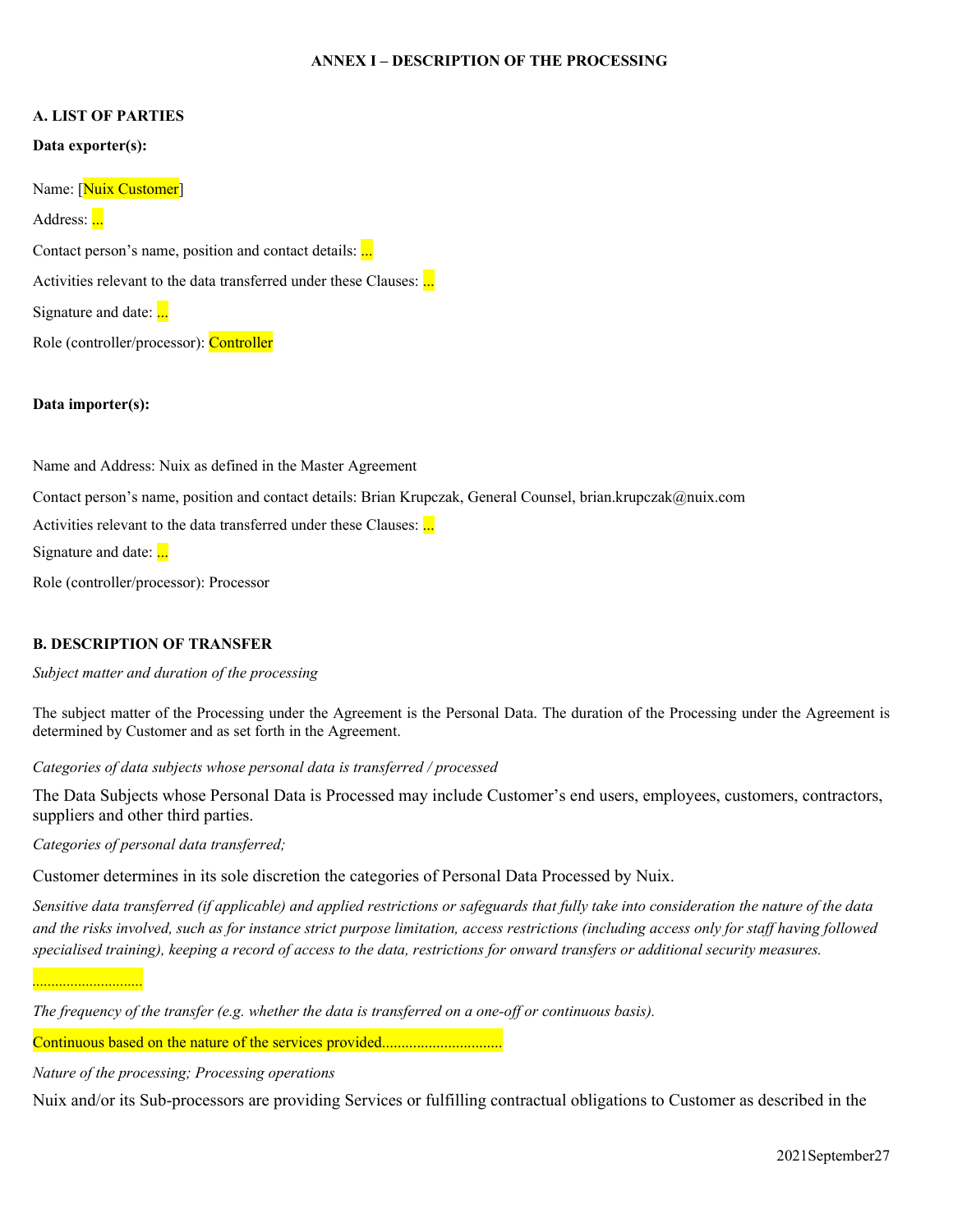Agreement. These Services may include the Processing of Personal Data by Nuix and/or its Sub-processors on systems that may contain Personal Data. Processing operations are: Data analysis, data storage, and customer support services; incidental Personal Data Processing in connection with implementation of Nuix software.

*Purpose(s) of the data transfer and further processing*

The purpose of the Processing under the Agreement is determined by Customer.

*The period for which the personal data will be retained, or, if that is not possible, the criteria used to determine that period*

The duration of the service provision period or the duration of the relationship with Customer, as set forth in the Master Agreement and the Purchase Orders entered pursuant thereto*.*

*For transfers to (sub-) processors, also specify subject matter, nature and duration of the processing*

Sub-processors may process data to deliver various parts of the contracted services, e.g. hosting provider may host data and service management provider may capture data provided in service requests during the period in which Nuix provides service to the Customer and Nuix has a valid contract with the sub-processor.

### **COMPETENT SUPERVISORY AUTHORITY**

*Identify the competent supervisory authority/ies in accordance with Clause 13 of the Module 2 SCC* [Customer to complete]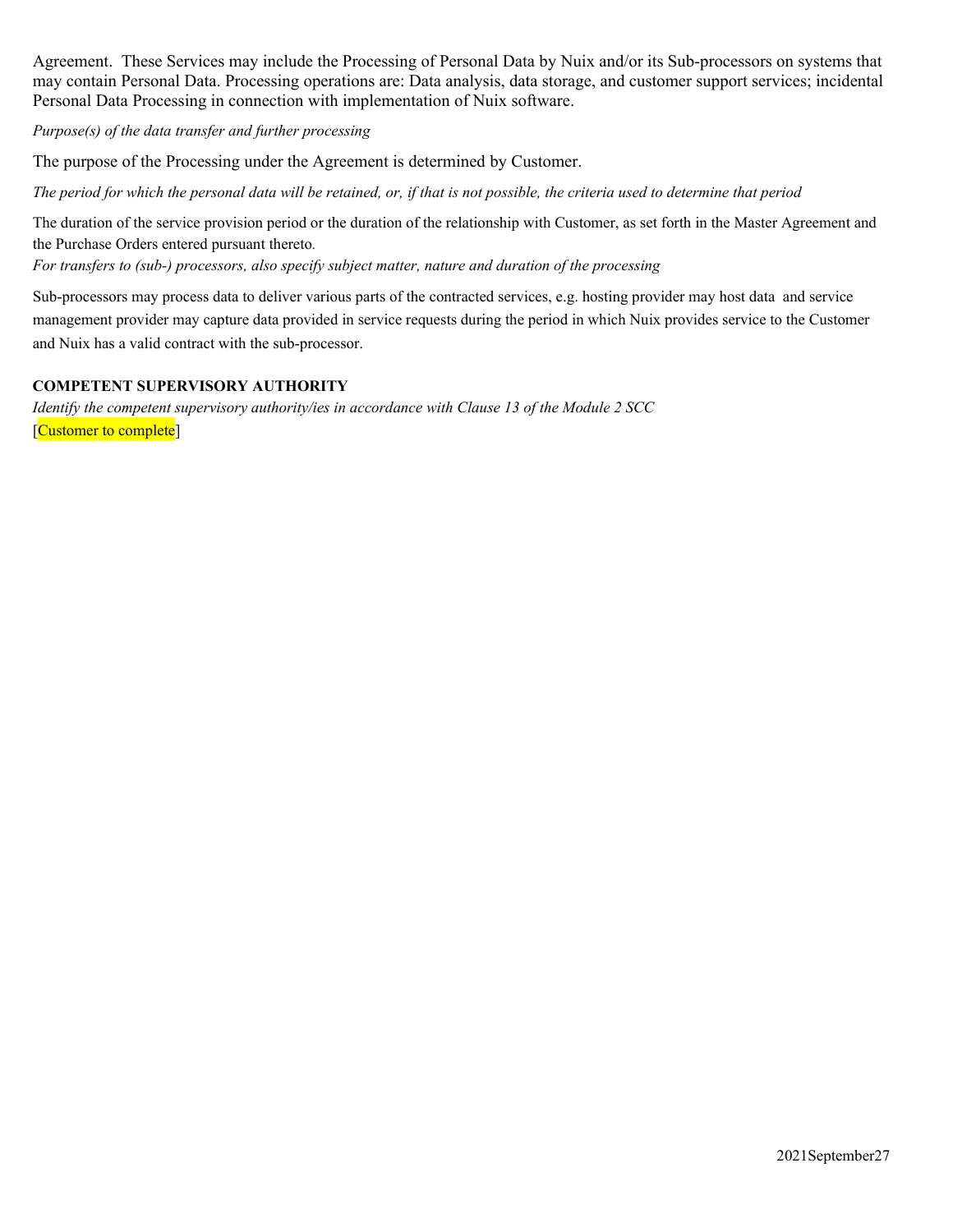## **ANNEX II - TECHNICAL AND ORGANI**Z**ATIONAL MEASURES**

*Description of the technical and organisational measures implemented by Nuix (including any relevant certifications) to ensure an appropriate level of security, taking into account the nature, scope, context and purpose of the processing, and the risks for the rights and freedoms of natural persons.*

The technical and organizational measures for Software and SaaS and for transfers to sub-processors implemented by Nuix and relevant certifications are fully described in Exhibit 2-A of the Master Agreement, as applicable, as set forth below.

**1. General.** Nuix shall establish and maintain physical, technical, and administrative safeguards, as necessary, designed to prevent the unauthorized destruction, loss, theft, access, use, disclosure, or alteration of Licensee Data in Nuix's possession or control, hosted in the Nuix Discover SaaS Platform. Such procedures and safeguards shall comply with applicable laws and shall be no less rigorous than those maintained by Nuix for its own information of a similar nature or for others of Nuix's licensees with respect to information of a similar nature. Nuix shall regularly, but in no event less than annually, evaluate the effectiveness of its information security program and shall adjust and update such program as warranted by the results of such evaluation.

**2. Policies and Procedures.** Nuix shall maintain written information security policies and procedures that Nuix reviews annually to address emerging threats. Such policies may include policies relating to acceptable use of assets, passwords, secure development and engineering, information asset handling, media disposal, event and system logging, change control, security incident response, business continuity and disaster recovery. Nuix's policies and procedures shall provide for discipline for Nuix employees who do not comply with Nuix's information security policies.

**3. Security Certifications.** Nuix shall comply with and annually obtain a third party audit report assessing its compliance with the then-current version of ISO/IEC 27001– Information Security Management, for the cloud-based infrastructure supporting the Nuix Platform covering: (i) the Nuix Native Client Applications; (ii) the Nuix Web Applications and Services; (iii) Nuix Application Programming Interfaces; (iv) Software Development Lifecycle; and (iv) Source Code.

**4. Access Controls.** Nuix shall implement and maintain access controls, including secure authentication and password requirements, and remote access policies, applicable to media, applications, operating systems and equipment processing Licensee Data. Nuix shall restrict access to records and files containing Licensee Data to those employees who need to know such information to perform their job duties.

**5. Employee Matters.** Nuix shall provide Nuix employees who have access to Licensee Data with information security training designed to ensure such employees' compliance with Nuix's obligations related to Licensee Data under the Agreement and applicable law. In addition, Nuix shall require that employees with access to Licensee Data enter into confidentiality agreements protecting the confidentiality of such data. Nuix shall conduct such background checks on Nuix employees as Nuix deems appropriate for the employee's role, where permitted by applicable law.

**6. Service Provider Controls.** Nuix shall require that services providers processing Licensee Data on Nuix's behalf maintain reasonable safeguards to protect Licensee Data in such service provider's possession or control.

**7. Physical Security.** Nuix shall maintain reasonable physical security at Nuix facilities ("**Nuix Facilities**"). Physical security controls at Nuix Facilities shall include the following, at a minimum:

- (a) All entrances and exits to Nuix Facilities shall be equipped with alarms designed to detect and alert security personnel to unauthorized access.
- (b) Access to Nuix Facilities shall be by key-card or equivalent method that authenticates individuals and logs all entries.
- (c) Visitors to Nuix Facilities shall be clearly identified and their access limited only to areas necessary in order to fulfill their functions.
- (d) Nuix shall maintain access logs of Nuix employees and visitors who have gained access to the Nuix Facilities.